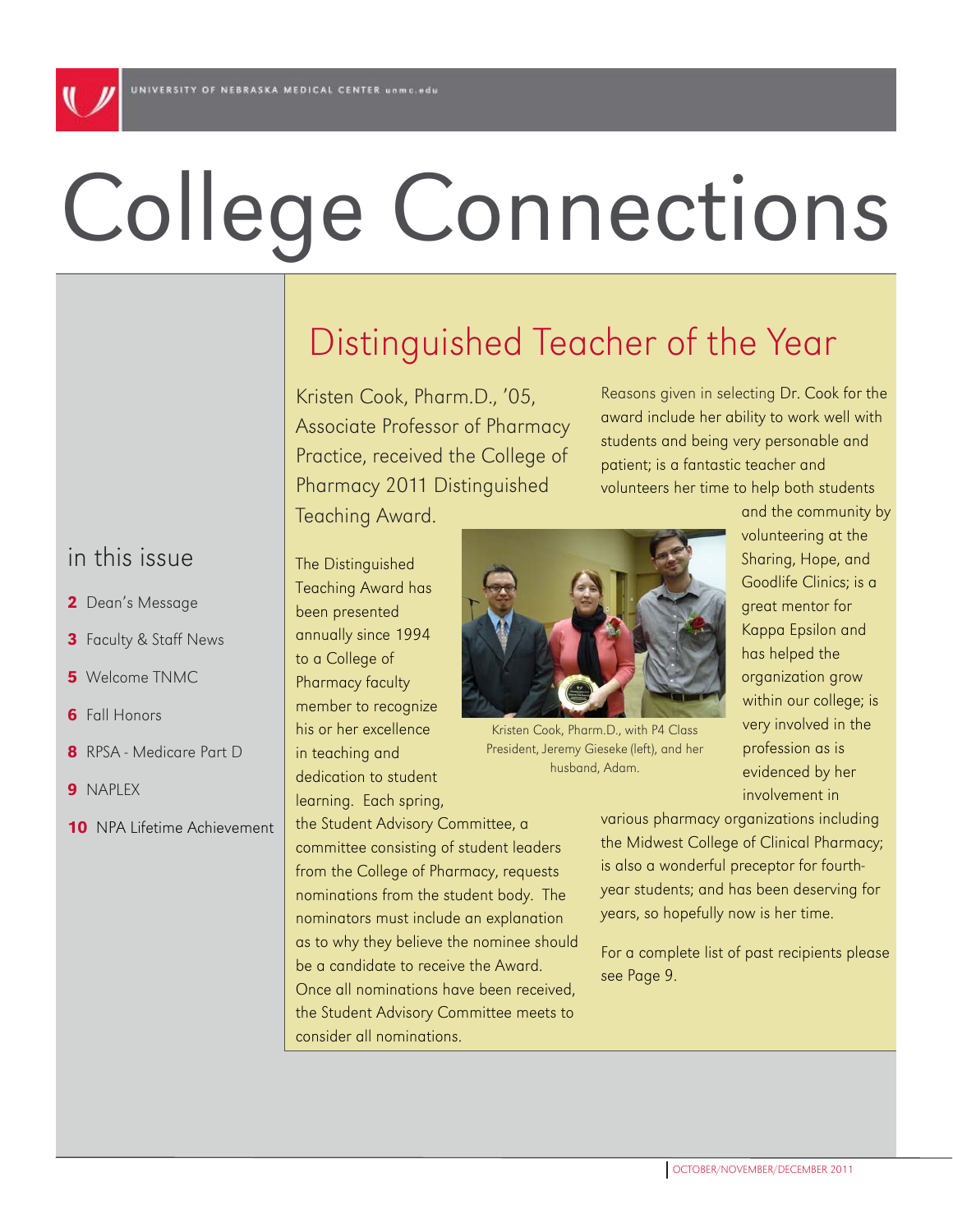A theme of this last edition of College Connections for 2011 is giving. At our fall honors convocation more than 100 students of the College of Pharmacy received more than \$600,000 in scholarships and awards.

Most of these scholarships and awards come from the professional success of our alumni and friends, and their generosity. The common reason we are given when we receive a gift is the desire on the part of the donor to say thank you to all who helped them achieve their

individual and collective success. This connection between our alumni and our students is inspiring and one of the strengths of this College of Pharmacy.

Equally inspiring is the giving by the students of this College. Rather than monetary, their giving is through their time - - and this is all that extra time after classes and the part time jobs that many of our students have. In this edition we profile the efforts of our Rural Pharmacy Student's Association to help patients in Nebraska understand Medicare Part D and to provide comparisons of the various plans and the costs associated with each plan. Patients were lined up to receive this counseling, which speaks volumes about the need our students were helping to meet.

This issue highlights some of the many accomplishments

of our faculty, staff and students. We welcome three new clinical assistant professors to the College and a new staff member, Jackie Smith, who will help us prepare for our October 2012 site visit for accreditation by the Accreditation Council for Pharmacy Education (ACPE). The most notable accomplishment by our students, is for the  $3<sup>d</sup>$  consecutive year, the graduating

> class had a 100%, first time pass rate on the national pharmacy licensing examination.

We educate pharmacists who are health care professionals with the scientific knowledge, clinical skills, compassion and integrity to deliver the highest quality patient care and improve human health. Our mission is enhanced because of the financial gifts our alumni and

friends provide us to support our students. The giving of our students is a clear illustration of their understanding of the obligation to give back to the profession, the public they serve, and to all who have helped them. This culture of giving is a cause for celebration at any time, but particularly during this holiday season! On behalf of the faculty and staff of the College of Pharmacy, I want to thank our alumni, friends, faculty, staff and students, as you are why we are an outstanding College of Pharmacy.

Warmest holiday wishes to all,

Courtney

Courtney V. Fletcher, Pharm.D. Dean and Professor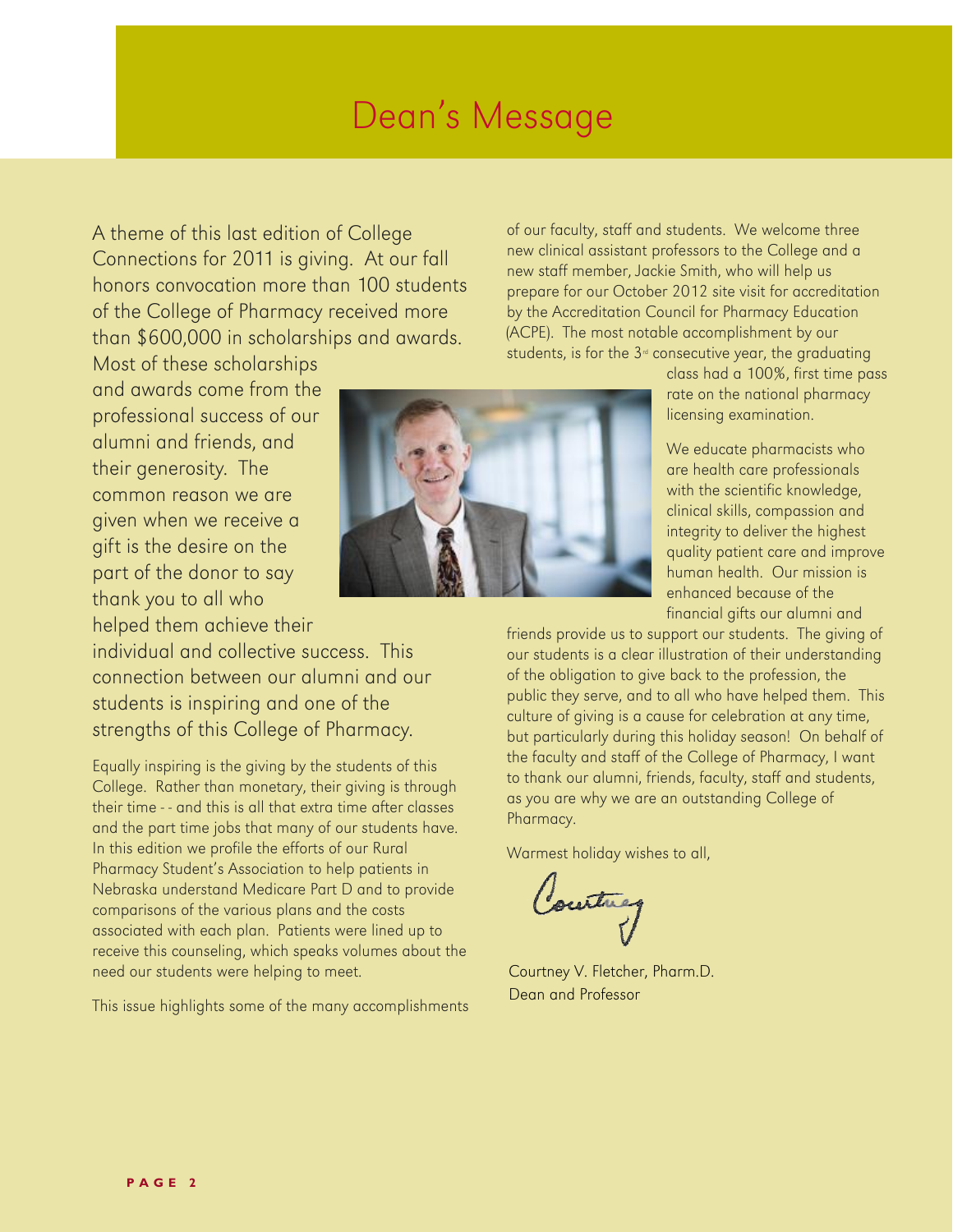# Faculty & Staff News

## Dr. Vennerstrom - A UNMC Hero

Here's a recent quote from a prominent campus researcher:

"I get a lot of praise within our department about the work our group does, but then I think of Jonathan Vennerstrom and how he quietly does

innovation, Dr. Vennerstrom received the Achievement Award from UNeMed Corporation during the Innovation Week Awards Ceremony in October.

For Dr. Vennerstrom, the award is simply a byproduct of the scientific process that he fell in

love with long ago.

amazing, lifesaving work and it really puts things into perspective."

#### From 42nd St. to the world

What the professor in the UNMC College of

Pharmacy's work has entailed is the development of a pair of antimalarial drugs that stand to save millions of lives in Africa and other places where the mosquito-borne illness is a threat.

This work has garnered praise globally and gained the financial support of the Bill and Melinda Gates Foundation via the Medicines for Malaria Venture.

Dr. Vennerstrom also was on the team that developed creatine ethyl ester (CEE), which is currently sold around the world as a nutritional supplement for athletes and non-athletes alike.

#### Part of the process

For his various contributions to science and



#### Passions merge

As a child, he lived in east Africa with his missionary parents where he saw the damage malaria caused. Then in college, he became infatuated with

#### chemistry.

Eventually his love of chemistry merged with his desire to help those with malaria and that led him into drug discovery and development - a process that has been endlessly rewarding for the UNMC professor.

"I find the trial and error process that we use to create drug candidates a real learning experience," Dr. Vennerstrom said. "There are a lot of things we still don't understand. You have to do the experiments."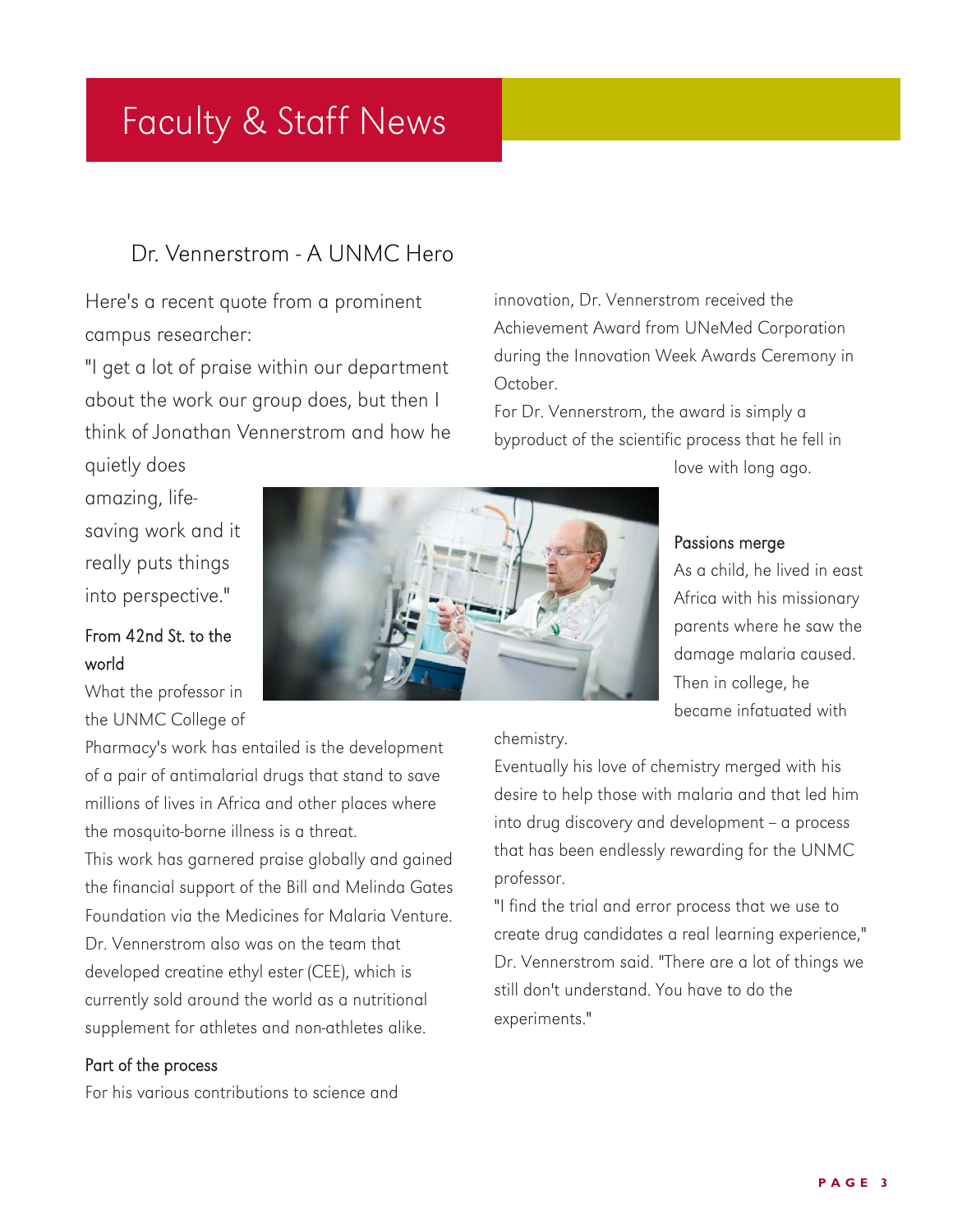# Faculty & Staff News cont.



Jeffrey N. Baldwin, Pharm.D., Professor of Pharmacy Practice and Pediatrics, will receive the Hugo H. Schaefer Award at the APhA Annual Meeting in New Orleans, LA in March.

Kristen Cook, Pharm.D., BCPS, Assistant Professor of Pharmacy Practice, has been named a recipient of the AACP Student Community Engaged Service Award sponsored by Teva! Dr. Cook will receive the award at the AACP meeting, July 2012. Students who participated in the community engaged service project include Kyle McCartney, Mary Manning Kechely, Brandon Bohn and Becky Schainost.





Luis Marky, Ph.D., Professor of Pharmaceutical Sciences, was recognized by the National Science Foundation "for exemplary service as a member of the Molecular Biochemistry Panel, Division of Molecular and Cellular Biosciences." Dr. Marky served on the committee for seven years.

Jonathan Vennerstrom, Ph.D., Professor and Interim Chair, Department of Pharmaceutical Sciences, received good news about his first antimalarial drug candidate - it is now almost a drug. For the complete announcement [click here.](#page-10-0)





Jackie Smith will be starting at the College of Pharmacy effective January 3, 2012. Jackie will be responsible for supporting accreditation activities in preparation for our site visit October 2-4, 2012. Please welcome Jackie to the COP.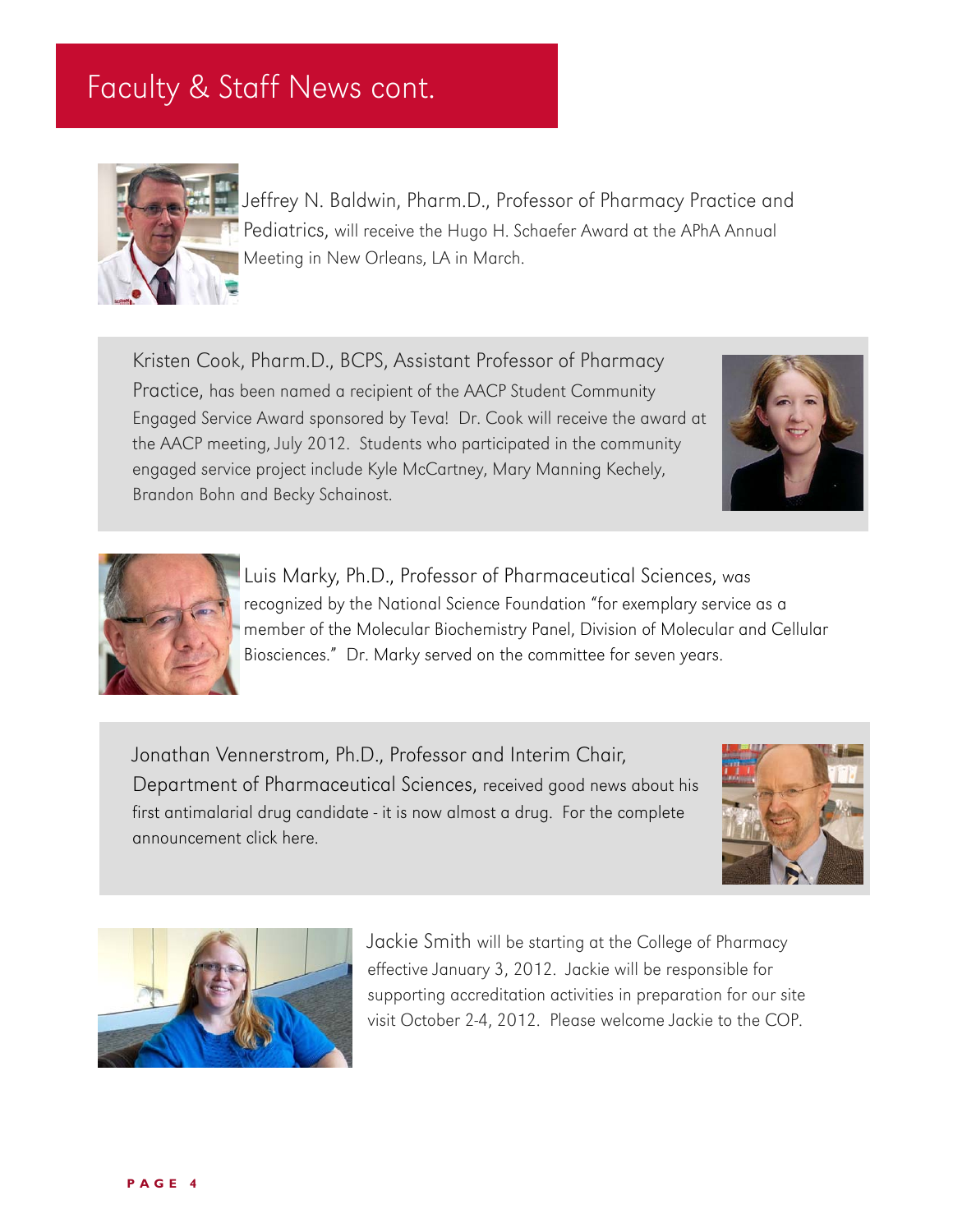# Welcome Clinical Assistant Professors

The College of Pharmacy would like to welcome twelve new Clinical Assistant Professors to the Department of Pharmacy Practice. Profiles of the new faculty will be featured in the next several editions of the College Connections.



Name: Chia (Lily) Chang, Pharm.D., BCPS, CDE

Title: Clinical Assistant Professor in the Department of Pharmacy Practice in the College of

#### Pharmacy.

Doctoral degree: Pharm.D., University of Wisconsin – Madison

Memberships: American College of Clinical Pharmacy



### Name: Susanne Liewer, Pharm.D., BCOP

Title: Clinical Assistant Professor in the Department of Pharmacy Practice in the College of Pharmacy.

Interests: Dr. Liewer is the clinical pharmacy coordinator for the Blood and Marrow Transplant team at the Nebraska Medical Center. In addition to her clinical practice Dr. Liewer is actively involved with education and clinical research. Dr. Liewer's research interests include infectious complications in immunocompromised hosts as

#### Name: Brian Trevarrow, BA, Pharm.D., BCPS

**Title:** Anticoagulation Stewardship and Heart Failure Coordinator, Department of Pharmaceutical and Nutrition Care, The Nebraska

Medical Center, Clinical Assistant Professor in the Department of Pharmacy Practice at the College of Pharmacy.

Interests: With interests in cardiology, Dr. Trevarrow is engaged in research into outcomes associated with multidisciplinary patient education

well as toxicities associated with high dose chemotherapies. Currently Dr. Liewer serves as the Program Director for the PGY2 Hematology/ Oncology Pharmacy Residency Program at the Nebraska Medical Center.

Doctoral degree: Pharm.D., The Nebraska Medical Center; Completed pharmacy practice and hematology/oncology pharmacy residencies at University of Kentucky Medical Center.

Memberships: American College of Clinical Pharmacy, American Society of Health-System Pharmacists, Hematology Oncology Pharmacy Association

relating to reduced hospital readmissions of heart failure patients. In addition to teaching and precepting students and pharmacy practice residents, Dr. Trevarrow is involved with the development, implementation and updating of anticoagulation protocols and the incorporation of new anticoagulant agents into institutional protocols.

Doctoral degree: Pharm.D., The University of Nebraska Medical Center, College of Pharmacy.

Memberships: American College of Clinical Pharmacy, Midwest College of Clinical Pharmacy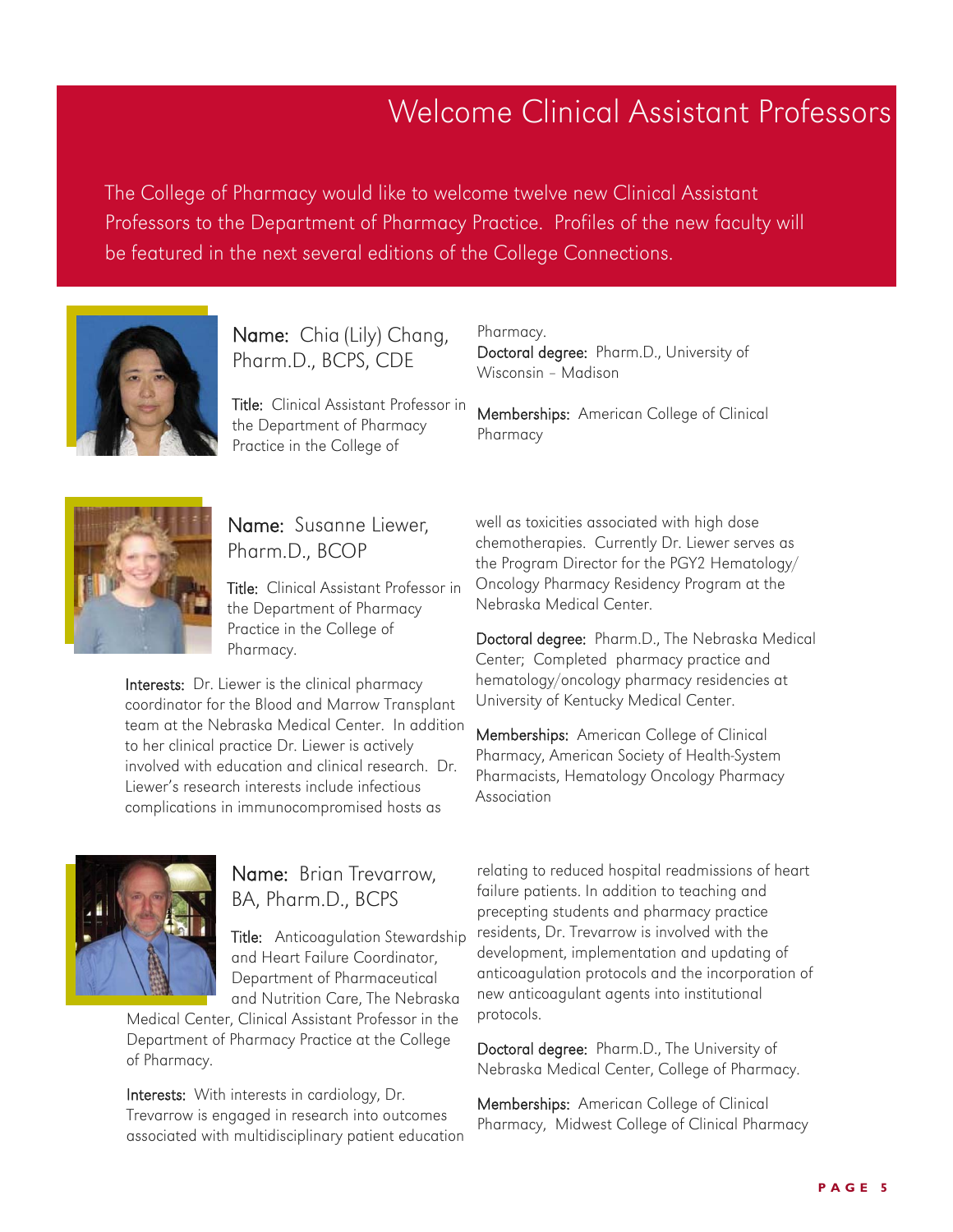# Fall Honors

 The 2011 Annual College of Pharmacy Fall Honors Convocation was held on November 17. Over \$600,000 in scholarships and other leadership awards and prizes were presented. Mr. John Ridgway, Chair of the Scholarship, Honors and Financial Aid Committee, presided at the Convocation. The 2011 scholarship and award recipients are listed on the following pages.



Beth McKelvey (second from left), recipient of the Janel Toon Foote Memorial Scholarship, with (left to right) Janel's husband, Dr. Terrence Foote and Janel's parents, John and Jean Toon.

## 2011 Scholarship and Award Recipients

University of Nebraska Regents

Scholarship Brody W. Crowe Holly D. Donahue Jordan M. Hanson Ashley M. Kenkel Megan M. Kenkel Jaeyeon Kim Robert J. Kurasawa Danielle M. Longo Michael R. Schmidt Anna J. Schreck Daniel K. Schroeder Corinne A. Shields Mary E. Vacha University of Nebraska College of Pharmacy Tuition Waiver

Kayli A. Bendlin Morgan L. Farrell Adam D. Felber Jeremy M. Gieseke Amanda L. Gilbert Alisyn L. Hansen Megan C. Hrnicek Elizabeth K. Jamieson Brittany L. Johnson Megan K. Kehrli Ryan L. Linscott Kristin K. McNaughton Hope M. Mulgrew Gina M. Paletta

Jessica L. Rago Rory E. Sallach Kendra J. Schomer Jeanie M. Shipman Kyle A. Young Allysa M. Zoucha

Donald Walters Miller Scholarship Elizabeth A. Brenner Margaret L. Hitzeman

Gustav L. Cobb Scholarship Jonathan M. Ciochon Janet T. Tran

Plough Foundation Scholarship Elizabeth A. Baier Kayli A. Bendlin Leigh K. Blobaum Kelsey R. Bryant Carolyn E. Corn Matthew P. Crotty Michael J. Crowe Amanda S. Edgerton Evan T. Gahan Jennifer R. Gallanger Jeremy M. Gieseke Jessica A. Kehm Jaeyeon Kim Casey R. Koch Michael J. Koraleski Robert J. Kurasawa Justin A. Lane

Nicholas A. Lehmann Colby N. McMann Kathleen M. Mohan Joseph D. Nekola Dzuan K. Nguyen Ashley R. Paseka Cassandra A. Pauley Charleen Phan Jenna J. Preusker Emily A. Prinz Daralyn A. Roberts Sloane M. Schneider Daniel K. Schroeder Caci J. Schulte Corinne A. Shields Hannah K. Snyder

Kate Field Grant in Aid Danielle M. Longo

R.H. "Rick" David Scholarship Lonna L. Hughes

Robert A. and Elizabeth Hardt Scholarship Kristin R. Bumsted Matthew P. Crotty Elizabeth R. Morgan Jennifer A. Schoenfeld

Rufus A. Lyman Scholarship Elizabeth K. Jamieson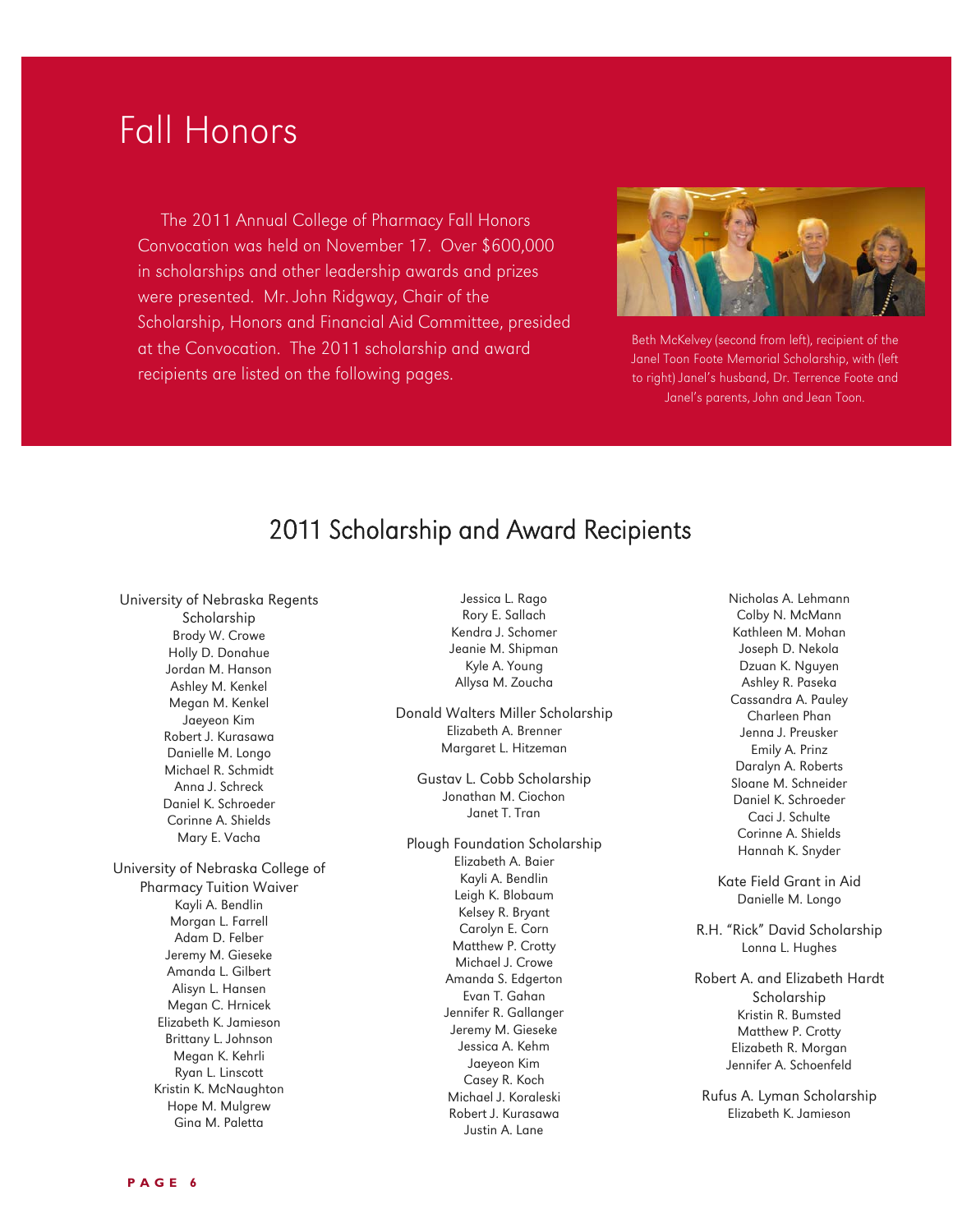Mark Augustin Memorial Scholarship Amber D. Cizmic

Floyd Hall Bridges Scholarship Hope M. Mulgrew

Sarah E. Cohen Feldman Scholarship James D. Bird

> Alice Elizabeth Barnes Fortna Scholarship Kyle J. Clarey

LaJoie H. Gibbons Scholarship Anna J. Trosper

Adam and Frances Rubendall Scholarship Jordan M. Hanson

Herman and Joseph Schuchman Scholarship Megan K. Kehrli

Henry and Frank W. Schwake Scholarship Tara C. Bergland Kayla J. Hoelting Jacelyn B. Watt

Kohll's Pharmacy & Homecare Scholarship Craig W. Ecabert

Phuong Nguyen & Yen Le Pharmacy Scholarship Anthony T. Podany

Gilbert Swanson Foundation Scholarship Caci J. Schulte

> Robert Valdez Scholarship Colby N. McMann

Carlberg Leadership Scholarship Beth A. McKelvey

U-Save Pharmacy, Inc Retail Scholarship Elizabeth A. Brenner

Thomas J. O'Holleran Scholarship Jennifer K. Doné Janelle M. Weber

Dr. Witold Saski Pharmacy Scholarship Janelle M. Weber

John and Marie Augustine Scholarship Megan C. Hrnicek

> Class of 1968 Scholarship Austin R. Lucht

> Class of 1986 Scholarship Jolyn N. Anderson

Melvin R. Gibson Scholarship-Kayli A. Bendlin

Joseph D. Williams Pharmacy Scholarship/Leadership Award Jeremy M. Gieseke

UNMC Faculty Women's Club Scholarship Alyssa M. Tello

Eleanor & Marion Johnson Scholarship Leigh K. Blobaum Loree R. Weese

> J.J. Thomas Scholarship Megan C. Hrnicek

Leland "Lee" C. Lucke Memorial Scholarship Nicole M. Downey

College of Pharmacy Alumni Association Scholarship Kayli A. Bendlin Thu Hong T. Bui Alisyn L. Hansen Margaret L. Hitzeman Rory E. Sallach Jeanie M. Shipman

Glaxo/Wellcome, Inc. Scholarship Amanda L. Gilbert

National Association of Chain Drug Stores Scholarship Eric D. Sundsboe

Shopko Stores, Inc. Scholarship Nicholas E. Eckert

Stone Drug Company Pharmacy Scholarship Jeremiah D. Bertschinger Dzuan K. Nguyen

E. F. Schwedhelm Memorial Scholarship Melissa M. Eickmeier Valarie J. Hoffman Christine E. Korth Grant A. Meier Matthew P. Nielsen Sharla L. Roth

CVS Caremark Corporate Giving Scholarship Marcus L. Anderson Jeremiah D. Bertschinger Jeffrey R. Brezina Cristin M. Bruckman Jason E. Burke Amy R. Carlson Matthew D. Egger Grant M. Huning Kyle R. McCartney

Beth A. McKelvey Ellina S. Pisetsky Jenna J. Preusker Rebecca A. Schainost Alyssa M. Tello

Nora Parker Linn Student Leadership Award Tara W. Behne

Pharmacist's Mutual Scholarship Eric D. Sundsboe

Ted Roche BRAN Scholarship Thu-Hong T. Bui

Rex C. Higley Memorial Scholarship Nicole M. Downey

Cora Mae Briggs Scholarship Nicholas E. Eckert

Dean's Pharmacy Leadership Award Joshua D. Bauer Leah A. Benson Elizabeth A. Brenner Heidi L. Brink Thu Hong T. Bui Margaret L. Hitzeman Lonna L. Hughes Austin R. Lucht Ashley V. Milota Jeanie M. Shipman

College of Pharmacy Scholarship Nicholas A. Lehmann

Charles A. Story Scholarship Emily A. Johnson

Rho Chi Honor Society Scholarship Leigh K. Blobaum

Edward & Lois Holscher Pharmacy Scholarship Nicole M. Downey

Janel Toon Foote Memorial Scholarship Beth A. McKelvey

> Gretchen B. Lee Scholarship Katrina J. Keebler Jenna R. Woods

Louis G. & Zinnecker Memorial Scholarship Jeffrey R. Brezina

Wilbur L. & Valerie Moon Scholarship Valarie J. Hoffman Sloane M. Schneider

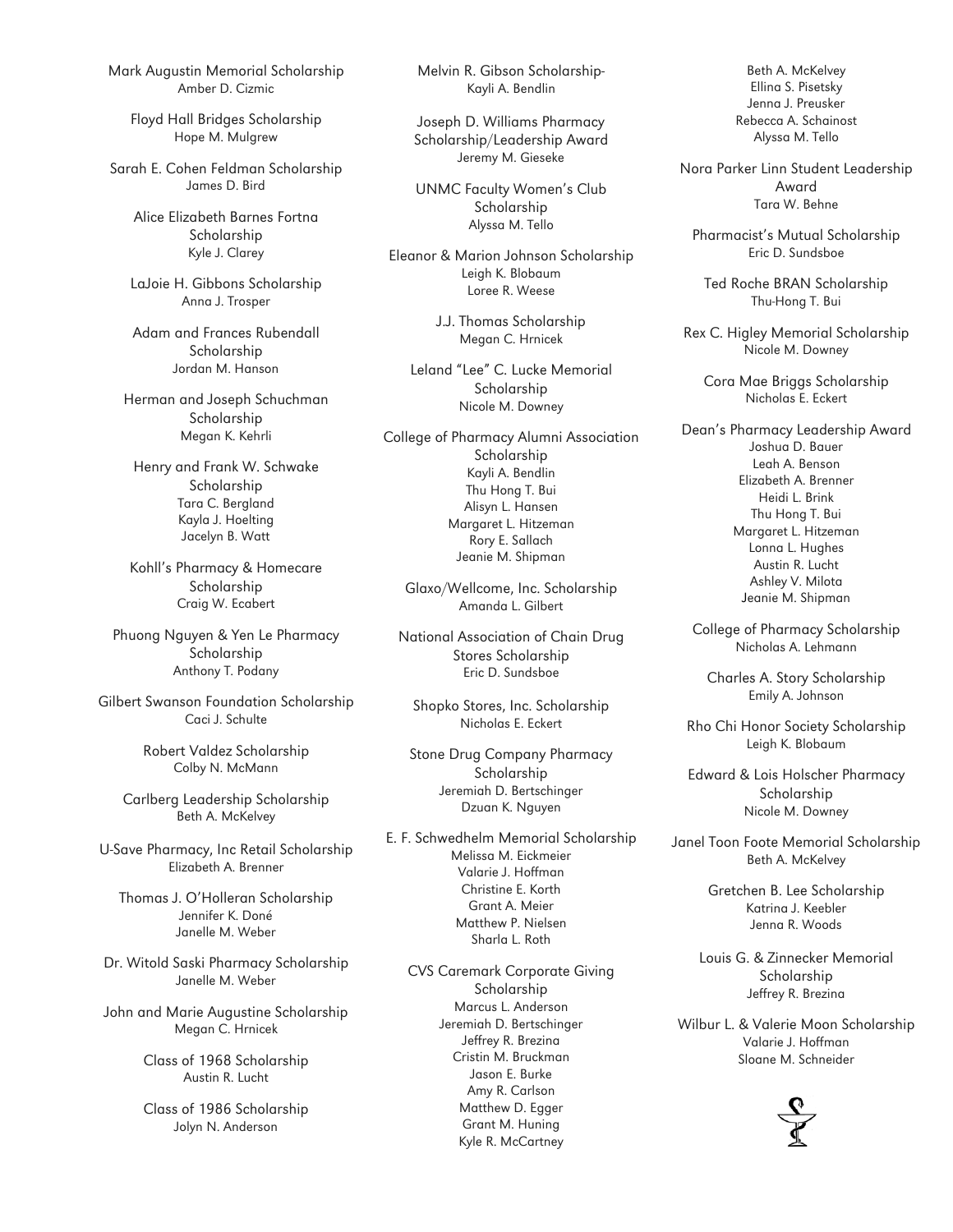# RPSA and Medicare Part D

In early November, members of the UNMC Rural Pharmacy Student Association (RPSA) held a Medicare Part D workshop at the Pamida Pharmacy in Beatrice, during which they counseled patients on how to get the most from their benefits. It's the third consecutive year UNMC RPSA students held the workshop in Beatrice. They also ventured to Pender and Wayne, NE this year. Here are a couple of letters from our friends at Pamida.

It is my pleasure to inform you that the RPSA students have again held themselves to the high professionalism standards expected of UNMC COP students.

On November 5th, the RPSA students provided Medicare Part D information to seniors and their caregivers in the rural community of Beatrice, NE. Three year in a row they have traveled to Pamida in Beatrice!

The workshop was scheduled from 9:30AM - 12:30PM, however, we got our first patient only a few minutes into 9AM. In a very short time, a waiting line had developed. The students finished with their last patient a few minutes prior to 1PM.

They worked well as a team and helped each other solve problems. With just some short instruction from myself, I noticed the P-3 students taking the lead role and directing the other students.

Most importantly, they worked well with their patients. They explained the information well, offered potential drug cost saving options, and explored possible





therapeutic interchanges with their patients. Based on the smiles on their patients' faces you can tell everyone enjoyed this workshop.

RPSA is scheduled to travel to another Pamida in Wayne, NE on Nov 12th to conduct a similar Medicare Part D workshop.

Your UNMC students are always welcome at Pamida and plans are conduct a 4th annual Pamida Beatrice workshop in 2012!

> Dr. Peter Vu, Proud UNMC Pharm D. Pamida Pharmacy Manager, Beatrice, NE

I wanted to write a note of thanks for the RPSA students that took time out of their busy schedules to represent UNMC at our Medicare-D Workshop. On Saturday November 12, Jen Done and five other pharmacy students traveled to Wayne, NE to assist our patients with Medicare-D searches.

Our event was scheduled from 9:30-12:30. The students were able to assist several patients in the first hour. We had taken information from patients that were unable to come that morning. The UNMC students prepared their profiles. We feel the event was a great success. The service provided to our patients is invaluable. I have received several positive comments from our patients regarding their experience and interaction with the UNMC students.

We look forward to working with the RPSA students in 2012 for our 2nd Annual Medicare-D Workshop.

> Becky Barner, Pharm.D. Pamida Pharmacy Manager, Wayne, NE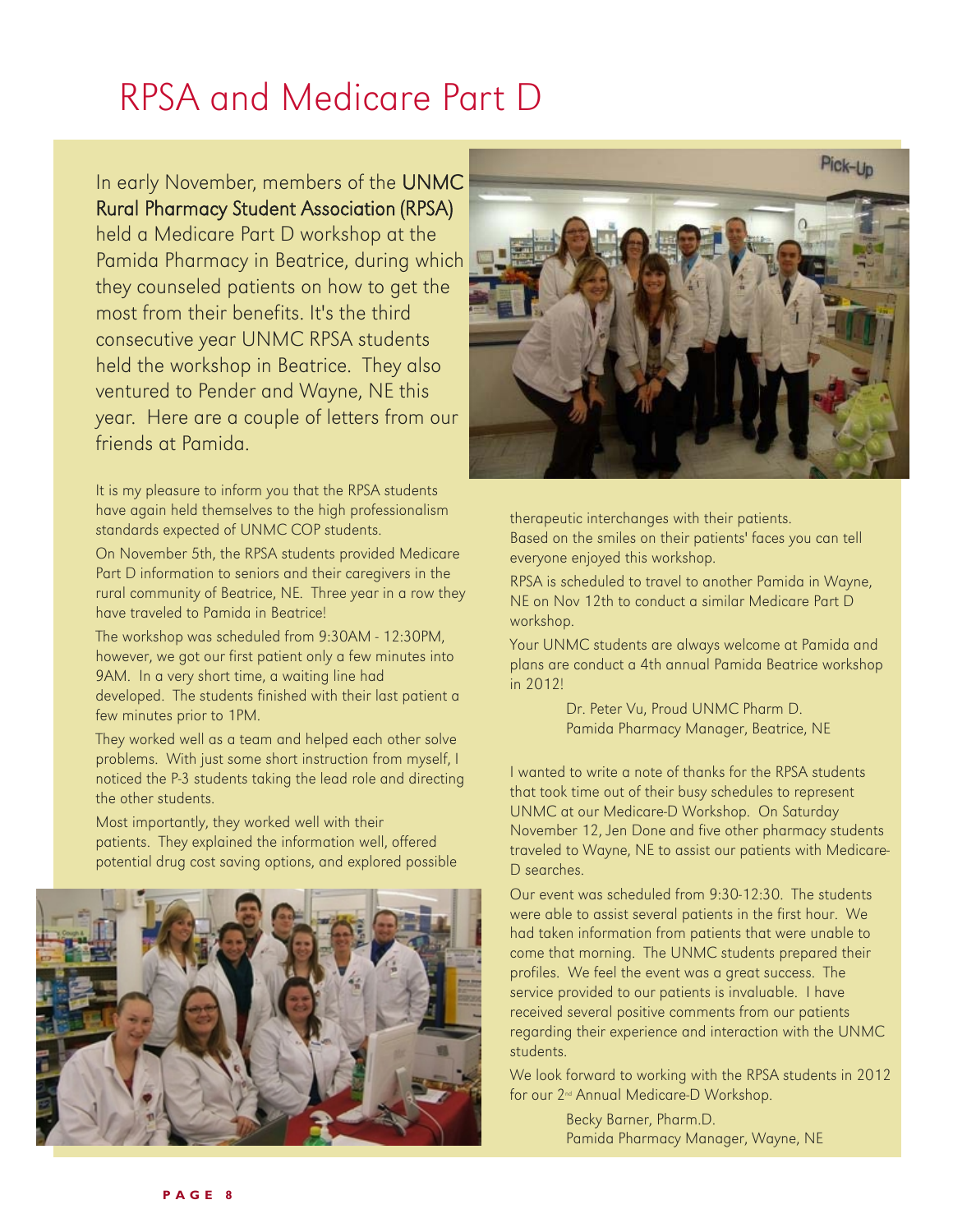# NAPLEX

For a third-consecutive year, the College of Pharmacy graduating class had a 100 percent pass rate on the national pharmacy licensing examination.

All 60 of UNMC's graduating pharmacy students passed the examination on their first attempts.

The national pass rate for all colleges of pharmacy was 96.57 percent. UNMC students had an average score of 112.43. The national average score was 105.03.

"The entire College of Pharmacy family shares in this achievement," said Courtney Fletcher, Pharm.D., dean of the College of Pharmacy. "It reflects the commitment and expertise of the College of Pharmacy faculty. ... And, it is a result of the outstanding students who come to study pharmacy at UNMC."

Fu Chen, Ph.D. candidate, received the American Association of Pharmaceutical Scientists (AAPS) Innovation in Nanotechnology Award at the annual meeting in October. This award recognizes and promotes the achievement of an individual that demonstrates innovation in the area of Nanotechnology as applied to Drug and Device Development. Dr. Dong Wang is his faculty advisor.

Paul W. Jungnickel | 1994 | Udaya B. Kompella | 2003 Distinguished Teaching Award Past Recipients Distinguished Teaching Award Continued from Page 1

| Paul W. Jungnickel  | 1994 | Udaya B. Kompella  | 2003 |
|---------------------|------|--------------------|------|
| David J. Warner     | 1995 | Todd S. Paulsen    | 2004 |
| Wallace J. Murray   | 1996 | Keith M. Olsen     | 2005 |
| Pierre A. Maloley   | 1997 | Jeffrey N. Baldwin | 2006 |
| Keith M. Olsen      | 1998 | Paul P. Dobesh     | 2007 |
| Dennis H. Robinson  | 1999 | Edward "Ted" B.    | 2008 |
| Eric M. Scholar     | 2000 | Kyle R. Peters     | 2009 |
| William F. Elmquist | 2001 | Paul P. Dobesh     | 2010 |
| Charles H. Krobot   | 2002 |                    |      |

#### [UPCOMING EVENTS](http://cal.unmc.edu/?uc=159)

January 3, 2012 Spring Semester First day of classes February 14, 2012 COP Seminar—Vicki Ellingrod March 12-18, 2012 Spring Break P1s-P3s March 26-April1, 2012 Spring Break P4s April 20, 2012 Spring Last Day of Classes April 23-27, 2012 Spring Finals Week May 4, 2012 Spring Honors Convocation May 5, 2012 Graduation May 8, 2012 ACPE Faculty Retreat Location—TBD August 15, 2012 White Coat Ceremony October 2-4, 2012 ACPE Site Visit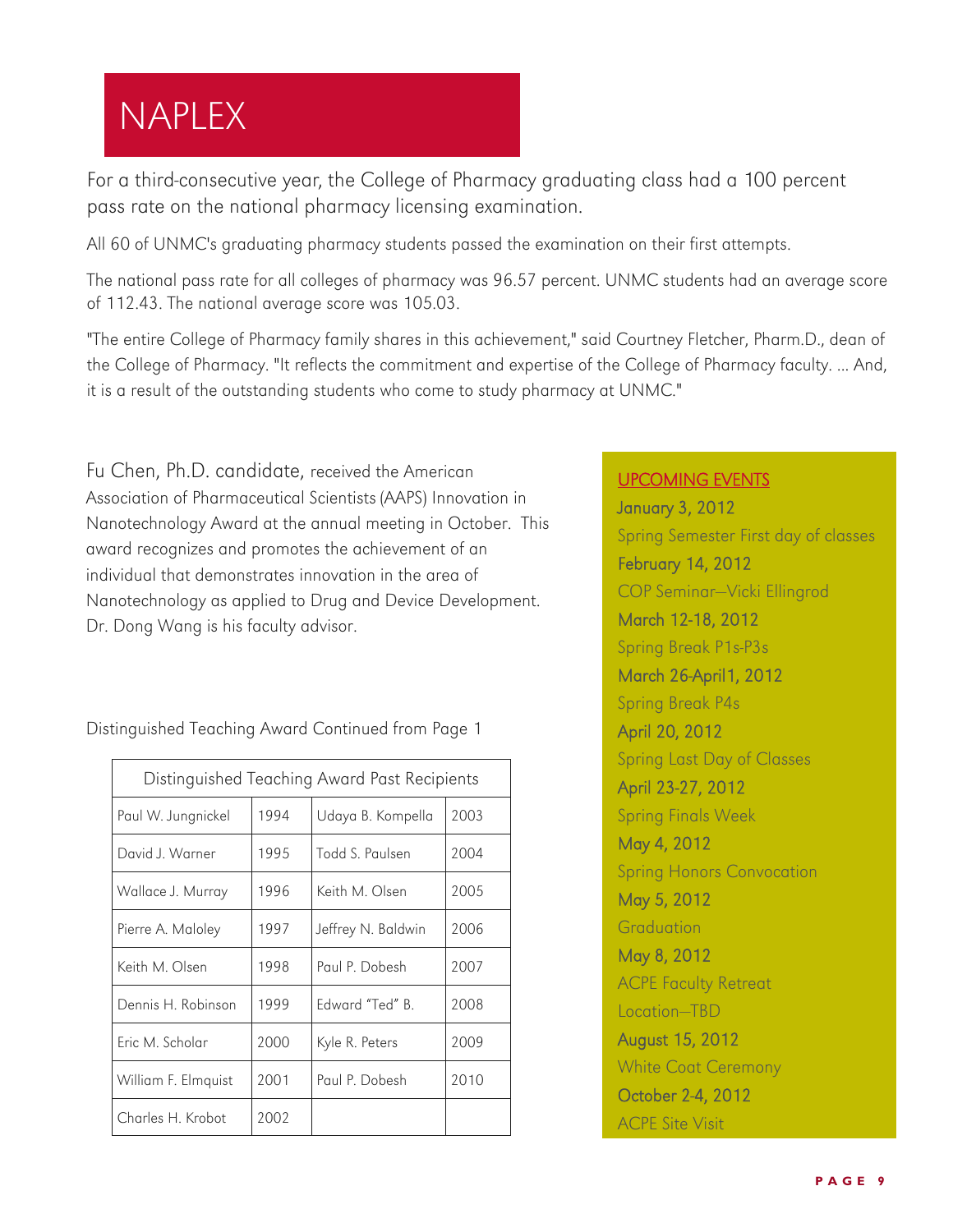## LIFETIME ACHIEVEMENT AWARD

James Sheets, RP, of Lincoln was the recipient of the Lifetime Achievement Award as part of the Nebraska

Association's President's Inauguration & Awards Celebration on December 9, 2011, at the Cornhusker Marriott Hotel in Lincoln, NE.

Pharmacists

This award is given to a pharmacist who has shown outstanding service to the NPA,

the profession of pharmacy, and their community over the course of their pharmacy career.

Sheets is a graduate of South Dakota State University College of Pharmacy. He also attended the University of Nebraska, and became a registered pharmacist 50 years ago in 1961.

Jim and his wife, Rose Ann, who is also a pharmacist, owned Sheets Pharmacy in Falls City for many years before moving to Lincoln. Jim is a Past President of the Falls City Lions Club; Chamber of



NPA President, Christopher Shaffer, Pharm.D., BCPS, Clinical Assistant Professor of Pharmacy Practice (left); and James Sheets, RP.

Commerce School Board; and a past Director of the Falls City Ambulance Company. Jim was also the Falls City Jaycee Boss of the Year in 1971.

> Jim served on the NPA Board of Directors between 1968 and 1974; and served as NPA President from 1982 -1983. The President's Letter that Jim wrote each month for the Nebraska Mortar & Pestle was titled, "Short Sheets".

Throughout his career, Jim has volunteered in the community, on committees and Boards for the NPA. Jim has dedicated his

life to serving patients and his profession. Jim retired in 1996 moved to Lincoln, but for the past 14 years, he has worked part-time at Pete's Pharmacy in Pawnee City.

The Nebraska Pharmacists Association is the professional association of the state's pharmacists, pharmacy technicians, and pharmacy students. This 1400 member association provides professional education for its members and community services to the residents of Nebraska.

COLLEGE OF PHARMACY, 986000 Nebraska Medical Center, Omaha, NE 68198-6000 Phone: 402-559-4333, Fax: 402-559-5060, E-mail: [mparks@unmc.edu](mailto:mparks@unmc.edu?subject=College%20Connections)

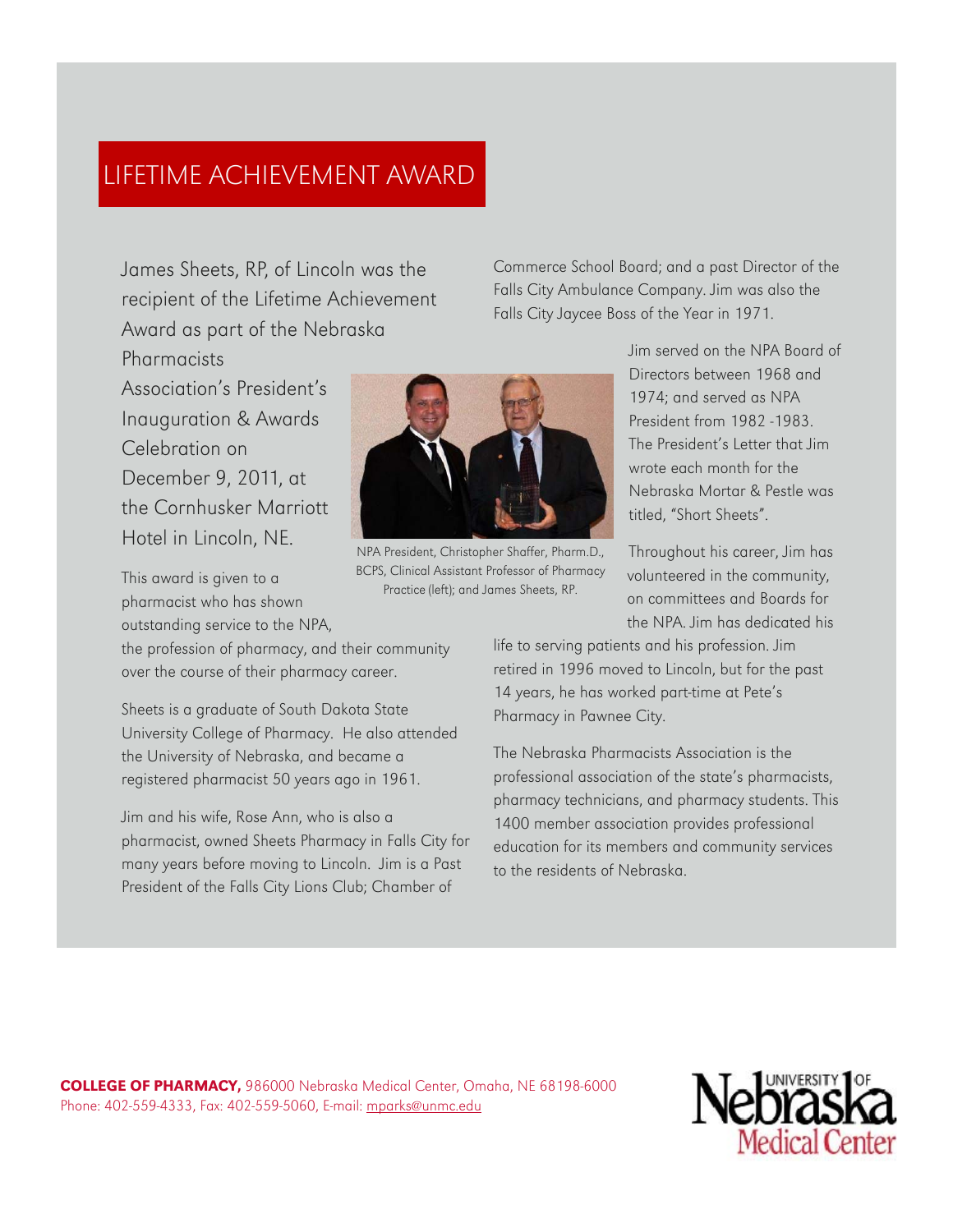<span id="page-10-0"></span>The Economic Times

1 Nov 2011, 04.49AM IST, Khomba Singh,ET Bureau

Ranbaxy gets nod for first drug developed by Indian pharma co

NEW DELHI: The country's drug regulator has given conditional market approval for Ranbaxy Laboratories' anti-malaria drug, paving the way for the launch of the country's first privately-developed medicine and ending more than a decade of failures or near misses for India's drug makers.

While the domestic drug industry has been successful in making generic versions of drugs as well as new drug delivery systems, this is the first time that a new molecule discovered and patented by a home grown company will be sold commercially, plugging a big hole in the R&D credentials of the country.

"There are a few companies whose molecules have reached the last phase of clinical trials. But, on the whole, Indian drugmakers have had very limited success with their drug discovery programmes because of inadequate funding and lack of proper skill sets," says Sujay Shetty ofPricewaterhouseCoopers.

Drug Controller General of India ( DCGI) Surinder Singh said the marketing licence was subject to the condition that the Chinese plant from where Ranbaxy imported key ingredients for the drug was inspected and approved. Though the final phase of its clinical trial used the same ingredients from China and has been cleared for both safety and efficacy, the government wants to play it safe. "Since it (the drug) will be widely used we want to check for our satisfaction," Singh said.

The proposed launch could provide a boost to Ranbaxy's revenues as this combination drug, arterolane maleate and piperaquine phosphate, will be cheaper and easier to consume, compared to its existing competitors. It is likely to cost less than one-third of the price of similar brands in the market sold by foreign drugmakers which cost about Rs 200-225 per course. The annual size of the antimalaria drugs market in India is estimated to be Rs 450 crore.

Unlike other similar therapies available in the market where the patient has to eat eight medicines a day for three days, patients will need to eat just one tablet each for three days if they use Ranbaxy's drug. The Gurgaon-based drugmaker did not respond to an e-mail query. The company's shares fell 2.59% to close at Rs 501.10 on Monday.

According to another official close to the development, the Gurgaon-based company plans to manufacture the drug from its plant in Goa. It is in the process of getting regulatory nod as country's laws require a separate manufacturing license from the state where the drug would be produced.